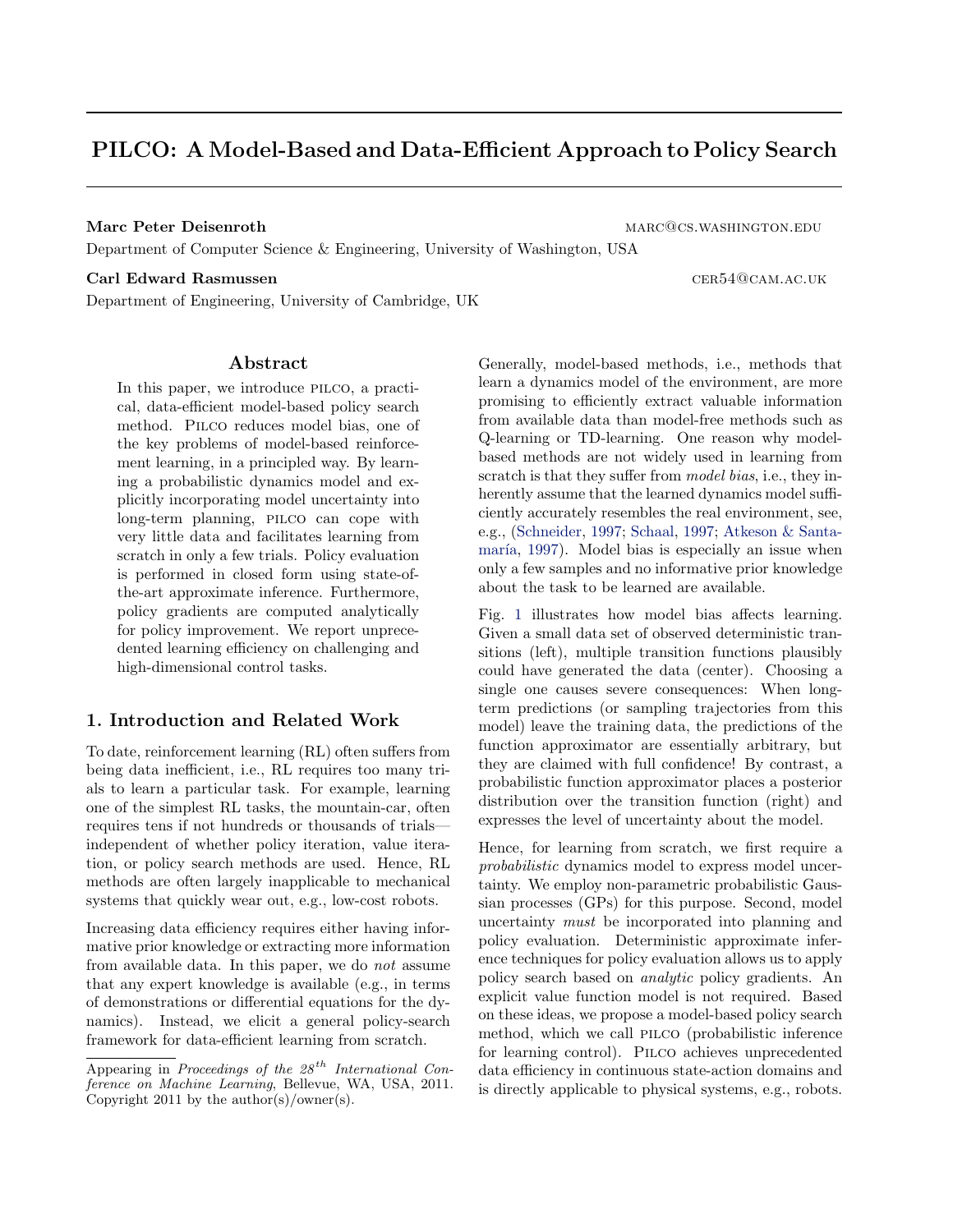

Figure 1. Small data set of observed transitions (left), multiple plausible deterministic function approximators (center), probabilistic function approximator (right). The probabilistic approximator models uncertainty about the latent function.

A common approach in designing adaptive controllers, which takes uncertainty of the model parameters into account, is to add an extra term in the cost function of a minimum-variance controller (Fabri & Kadirkamanathan, 1998). Here, the uncertainty of the model parameters is penalized to improve the modelparameter estimation. Abbeel et al. (2006) proposed further other successful heuristics to deal with inaccurate models. Based on good-guess parametric dynamics models, locally optimal controllers, and temporal bias terms to account for model discrepancies, very impressive results were obtained. Schneider (1997) and Bagnell & Schneider (2001) proposed to account for model bias by explicitly modeling and averaging over model uncertainty. Pilco builds upon the successful approach by Schneider (1997), where model uncertainty is treated as temporally uncorrelated noise. However, pilco neither requires sampling methods for planning, nor is it restricted to a finite number of plausible models.

Algorithms with GP dynamics models in RL were presented by Rasmussen & Kuss (2004), Ko et al. (2007), and Deisenroth et al. (2009). Shortcomings of these approaches are that the dynamics models are either learned by motor babbling, which is data inefficient, or value function models have to be maintained, which does not scale well to high dimensions. The approaches by Engel et al. (2003) and Wilson et al. (2010) are based GP value function models and, thus, suffer from the same problems. As an indirect policy search method, pilco does not require an explicit value function model.

An extension of PILCO to deal with planning and control under consideration of task-space constraints in a robotic manipulation task is presented in (Deisenroth et al., 2011).

Throughout this paper, we consider dynamic systems

$$
\mathbf{x}_t = f(\mathbf{x}_{t-1}, \mathbf{u}_{t-1}) \tag{1}
$$

with continuous-valued states  $\mathbf{x} \in \mathbb{R}^D$  and controls  $\mathbf{u} \in \mathbb{R}^F$  and unknown transition dynamics f. The objective is to find a deterministic *policy/controller*  $\pi$ :  $\mathbf{x} \mapsto \pi(\mathbf{x}) = \mathbf{u}$  that minimizes the expected return

$$
J^{\pi}(\theta) = \sum_{t=0}^{T} \mathbb{E}_{\mathbf{x}_t} [c(\mathbf{x}_t)], \quad \mathbf{x}_0 \sim \mathcal{N}(\mu_0, \Sigma_0), \quad (2)
$$

of following  $\pi$  for T steps, where  $c(\mathbf{x}_t)$  is the cost (negative reward) of being in state  $x$  at time  $t$ . We assume that  $\pi$  is a function parametrized by  $\theta$  and that c encodes some information about a target state  $\mathbf{x}_{\text{target}}$ .

# 2. Model-based Indirect Policy Search

In the following, we detail the key components of the pilco policy-search framework: the dynamics model, analytic approximate policy evaluation, and gradientbased policy improvement.

## 2.1. Dynamics Model Learning

Pilco's probabilistic dynamics model is implemented as a GP, where we use tuples  $(\mathbf{x}_{t-1}, \mathbf{u}_{t-1}) \in \mathbb{R}^{D+F}$ as training inputs and differences  $\Delta_t = \mathbf{x}_t - \mathbf{x}_{t-1} +$  $\varepsilon \in \mathbb{R}^D$ ,  $\varepsilon \sim \mathcal{N}(0, \Sigma_{\varepsilon})$ ,  $\Sigma_{\varepsilon} = \text{diag}([\sigma_{\varepsilon_1}, \ldots, \sigma_{\varepsilon_D}]),$  as training targets. The GP yields one-step predictions

$$
p(\mathbf{x}_t|\mathbf{x}_{t-1},\mathbf{u}_{t-1}) = \mathcal{N}(\mathbf{x}_t | \mu_t, \Sigma_t), \tag{3}
$$

$$
\mu_t = \mathbf{x}_{t-1} + \mathbb{E}_f[\Delta_t], \tag{4}
$$

$$
\Sigma_t = \text{var}_f[\Delta_t]. \tag{5}
$$

Throughout this paper, we consider a prior mean function  $m \equiv 0$  and the squared exponential (SE) kernel k with automatic relevance determination. The SE covariance function is defined as

$$
k(\tilde{\mathbf{x}}, \tilde{\mathbf{x}}') = \alpha^2 \exp\left(-\frac{1}{2}(\tilde{\mathbf{x}} - \tilde{\mathbf{x}}')^\top \mathbf{\Lambda}^{-1}(\tilde{\mathbf{x}} - \tilde{\mathbf{x}}')\right) \quad (6)
$$

with  $\tilde{\mathbf{x}} \coloneqq [\mathbf{x}^\top \mathbf{u}^\top]^\top$ . Here, we define  $\alpha^2$  as the variance of the latent function f and  $\mathbf{\Lambda} \coloneqq \text{diag}([\ell_1^2, \ldots, \ell_D^2]),$ which depends on the characteristic length-scales  $\ell_i$ . Given *n* training inputs  $\mathbf{X} = [\tilde{\mathbf{x}}_1, \dots, \tilde{\mathbf{x}}_n]$  and corresponding training targets  $\mathbf{y} = [\Delta_1, \dots, \Delta_n]^\top$ , the posterior GP hyper-parameters (length-scales  $\ell_i$ , signal variance  $\alpha^2$ , noise variances  $\Sigma_{\varepsilon}$ ) are learned by evidence maximization (Rasmussen & Williams, 2006).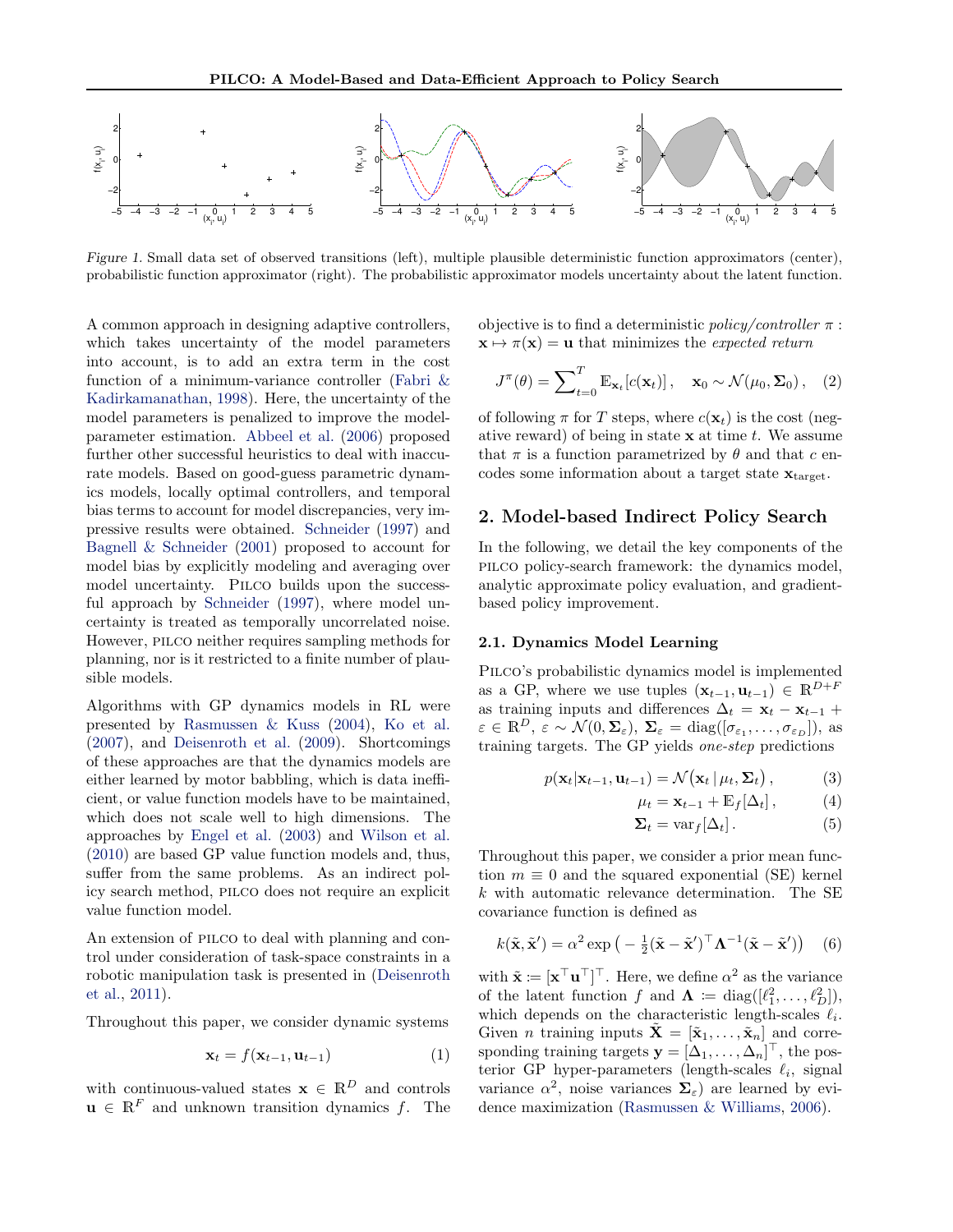The posterior predictive distribution  $p(\Delta_*|\tilde{\mathbf{x}}_*)$  for an arbitrary, but known, test input  $\tilde{\mathbf{x}}_*$  is Gaussian with mean and variance

$$
m_f(\tilde{\mathbf{x}}_*) = \mathbb{E}_f[\Delta_*] = \mathbf{k}_*^\top (\mathbf{K} + \sigma_\varepsilon^2 \mathbf{I})^{-1} \mathbf{y} = \mathbf{k}_*^\top \boldsymbol{\beta}, \quad (7)
$$

$$
\sigma_f^2(\Delta_*) = \text{var}_f[\Delta_*] = k_{**} - \mathbf{k}_*^\top (\mathbf{K} + \sigma_\varepsilon^2 \mathbf{I})^{-1} \mathbf{k}_*, \quad (8)
$$

respectively, where  $\mathbf{k}_* := k(\tilde{\mathbf{X}}, \tilde{\mathbf{x}}_*)$ ,  $k_{**} := k(\tilde{\mathbf{x}}_*, \tilde{\mathbf{x}}_*)$ ,  $\beta := (\mathbf{K} + \sigma_{\varepsilon}^2 \mathbf{I})^{-1} \mathbf{y}$ , and **K** being the Gram matrix with entries  $K_{ij} = k(\tilde{\mathbf{x}}_i, \tilde{\mathbf{x}}_j)$ .

For multivariate targets, we train conditionally independent GPs for each target dimension, i.e., the GPs are independent for deterministically given test inputs. For uncertain inputs, the target dimensions covary.

### 2.2. Policy Evaluation

Minimizing and evaluating  $J^{\pi}$  in Eq. (2) requires longterm predictions of the state evolution. To obtain the state distributions  $p(\mathbf{x}_1), \ldots, p(\mathbf{x}_T)$ , we cascade onestep predictions, see Eqs.  $(3)$ – $(5)$ . Doing this properly requires mapping uncertain test inputs through the GP dynamics model. In the following, we assume that these test inputs are Gaussian distributed and extend the results from Quiñonero-Candela et al. (2003) to the multivariate case and the incorporation of controls.

For predicting  $x_t$  from  $p(x_{t-1})$ , we require a joint distribution  $p(\mathbf{x}_{t-1}, \mathbf{u}_{t-1})$ . As the control  $\mathbf{u}_{t-1}$  =  $\pi(\mathbf{x}_{t-1}, \theta)$  is a function of the state, we compute the desired joint as follows: First, we compute the mean  $\mu_u$  and the covariance  $\Sigma_u$  of the predictive control distribution  $p(\mathbf{u}_{t-1})$  by integrating out the state. Subsequently, the cross-covariance  $cov[\mathbf{x}_{t-1}, \mathbf{u}_{t-1}]$  is computed. Finally, we approximate the joint state-control distribution  $p(\tilde{\mathbf{x}}_{t-1}) = p(\mathbf{x}_{t-1}, \mathbf{u}_{t-1})$  by a Gaussian with the correct mean and covariance. These computations depend on the parametrization of the policy  $\pi$ . For many interesting controller parametrizations, the required computations can be performed analytically, although often neither  $p(\mathbf{u}_{t-1})$  nor  $p(\mathbf{x}_{t-1}, \mathbf{u}_{t-1})$  are exactly Gaussian (Deisenroth, 2010).

From now on, we assume a joint Gaussian distribution  $p(\tilde{\mathbf{x}}_{t-1}) = \mathcal{N}(\tilde{\mathbf{x}}_{t-1} | \tilde{\mu}_{t-1}, \tilde{\Sigma}_{t-1})$  at time  $t-1$ . When predicting the distribution

$$
p(\Delta_t) = \int p(f(\tilde{\mathbf{x}}_{t-1})|\tilde{\mathbf{x}}_{t-1})p(\tilde{\mathbf{x}}_{t-1}) d\tilde{\mathbf{x}}_{t-1}, \quad (9)
$$

we integrate out the random variable  $\tilde{\mathbf{x}}_{t-1}$ . Note that the transition probability  $p(f(\tilde{\mathbf{x}}_{t-1})|\tilde{\mathbf{x}}_{t-1})$  is obtained from the posterior GP distribution. Computing the exact predictive distribution in Eq. (9) is analytically intractable. Therefore, we approximate  $p(\Delta_t)$  by a Gaussian using exact moment matching, see Fig. 2.



Figure 2. GP prediction at an uncertain input. The input distribution  $p(\mathbf{x}_{t-1}, \mathbf{u}_{t-1})$  is assumed Gaussian (lower right panel). When propagating it through the GP model (upper right panel), we obtain the shaded distribution  $p(\Delta_t)$ , upper left panel. We approximate  $p(\Delta_t)$  by a Gaussian with the exact mean and variance (upper left panel).

For the time being, assume the mean  $\mu_{\Delta}$  and the covariance  $\Sigma_{\Delta}$  of the predictive distribution  $p(\Delta_t)$  are known. Then, a Gaussian approximation to the desired distribution  $p(\mathbf{x}_t)$  is given as  $\mathcal{N}(\mathbf{x}_t | \mu_t, \Sigma_t)$  with

$$
\mu_t = \mu_{t-1} + \mu_\Delta \tag{10}
$$

$$
\Sigma_t = \Sigma_{t-1} + \Sigma_{\Delta} + \text{cov}[\mathbf{x}_{t-1}, \Delta_t] + \text{cov}[\Delta_t, \mathbf{x}_{t-1}] \tag{11}
$$

$$
cov[\mathbf{x}_{t-1}, \Delta_t] = cov[\mathbf{x}_{t-1}, \mathbf{u}_{t-1}] \mathbf{\Sigma}_u^{-1} cov[\mathbf{u}_{t-1}, \Delta_t]
$$
 (12)

where the computation of the cross-covariances in Eq. (12) depends on the policy parametrization, but can often be computed analytically. The computation of the cross-covariance cov $[\mathbf{x}_{t-1}, \Delta_t]$  in Eq. (11) is detailed by Deisenroth (2010).

In the following, we compute the mean  $\mu_{\Delta}$  and the variance  $\Sigma_{\Delta}$  of the predictive distribution, see Eq. (9).

#### 2.2.1. Mean Prediction

Following the law of iterated expectations, for target dimensions  $a = 1, \ldots, D$ , we obtain

$$
\mu_{\Delta}^a = \mathbb{E}_{\tilde{\mathbf{x}}_{t-1}}[\mathbb{E}_f[f(\tilde{\mathbf{x}}_{t-1})|\tilde{\mathbf{x}}_{t-1}]] = \mathbb{E}_{\tilde{\mathbf{x}}_{t-1}}[m_f(\tilde{\mathbf{x}}_{t-1})]
$$

$$
= \int m_f(\tilde{\mathbf{x}}_{t-1}) \mathcal{N}(\tilde{\mathbf{x}}_{t-1}|\tilde{\mu}_{t-1}, \tilde{\mathbf{\Sigma}}_{t-1}) d\tilde{\mathbf{x}}_{t-1} \quad (13)
$$

$$
= \beta_a^\top \mathbf{q}_a \tag{14}
$$

with  $\beta_a = (\mathbf{K}_a + \sigma_{\varepsilon_a}^2)^{-1} \mathbf{y}_a$  and  $\mathbf{q}_a = [q_{a_1}, \dots, q_{a_n}]^\top$ . With  $m_f$  given in Eq. (7), the entries of  $\mathbf{q}_a \in \mathbb{R}^n$  are

$$
q_{a_i} = \int k_a(\tilde{\mathbf{x}}_i, \tilde{\mathbf{x}}_{t-1}) \mathcal{N}(\tilde{\mathbf{x}}_{t-1} | \tilde{\mu}_{t-1}, \tilde{\mathbf{\Sigma}}_{t-1}) d\tilde{\mathbf{x}}_{t-1}
$$

$$
= \frac{\alpha_a^2}{\sqrt{|\tilde{\mathbf{\Sigma}}_{t-1}\Lambda_a^{-1}+1|}} \exp\left(-\frac{1}{2}\nu_i^\top (\tilde{\mathbf{\Sigma}}_{t-1} + \Lambda_a)^{-1} \nu_i\right), \quad (15)
$$

$$
\nu_i := (\tilde{\mathbf{x}}_i - \tilde{\mu}_{t-1}). \tag{16}
$$

Here,  $\nu_i$  in Eq. (16) is the difference between the training input  $\tilde{\mathbf{x}}_i$  and the mean of the "test" input distribution  $p(\mathbf{x}_{t-1}, \mathbf{u}_{t-1})$ .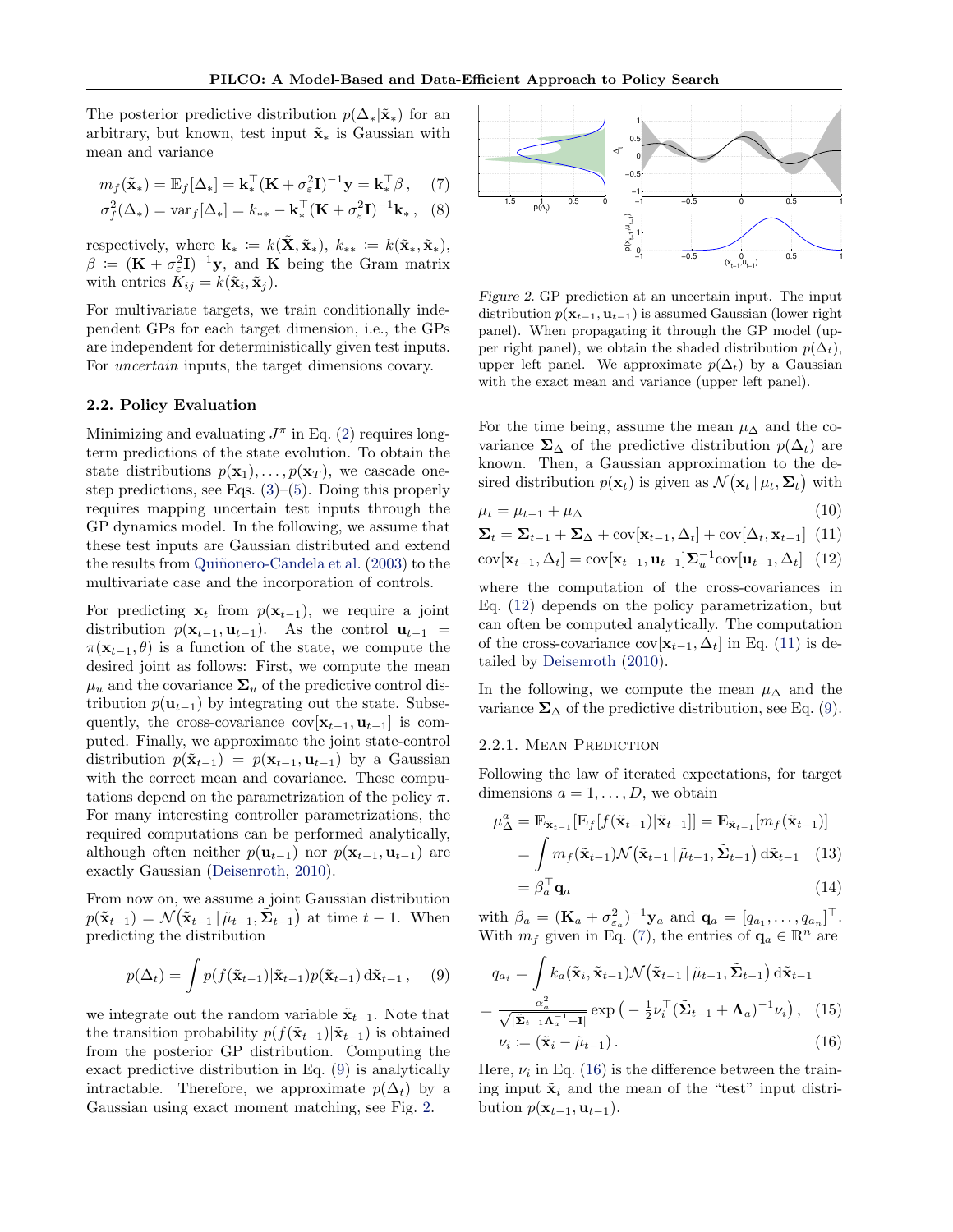## 2.2.2. Covariance Matrix of the Prediction

To compute the predictive covariance matrix  $\Sigma_{\Delta}$  ∈  $\mathbb{R}^{D\times D}$  we distinguish between diagonal elements and off-diagonal elements: Using the law of iterated variances, we obtain for target dimensions  $a, b = 1, \ldots, D$ 

$$
\sigma_{aa}^2 = \mathbb{E}_{\tilde{\mathbf{x}}_{t-1}} \left[ \text{var}_{f}[\Delta_a | \tilde{\mathbf{x}}_{t-1}] \right] + \mathbb{E}_{f, \tilde{\mathbf{x}}_{t-1}} [\Delta_a^2] - (\mu_\Delta^a)^2 \tag{17}
$$

$$
\sigma_{ab}^2 = \mathbb{E}_{f, \tilde{\mathbf{x}}_{t-1}} [\Delta_a \Delta_b] - \mu_\Delta^a \mu_\Delta^b, \quad a \neq b,
$$
\n(18)

respectively, where  $\mu_{\Delta}^{a}$  is known from Eq. (14). The off-diagonal terms do not contain the additional term  $\mathbb{E}_{\tilde{\mathbf{x}}_{t-1}}[\text{cov}_f[\Delta_a, \Delta_b|\tilde{\mathbf{x}}_{t-1}]]$  because of the conditional independence assumption of the GP models: Different target dimensions do not covary for given  $\tilde{\mathbf{x}}_{t-1}$ .

First we compute the terms that are common to both the diagonal and off-diagonal entries: With the Gaussian approximation  $\mathcal{N}(\tilde{\mathbf{x}}_{t-1} | \tilde{\mu}_{t-1}, \tilde{\mathbf{\Sigma}}_{t-1})$  of  $p(\tilde{\mathbf{x}}_{t-1})$ and the law of iterated expectations, we obtain

$$
\mathbb{E}_{f,\tilde{\mathbf{x}}_{t-1}}[\Delta_a \Delta_b] = \mathbb{E}_{\tilde{\mathbf{x}}_{t-1}}[\mathbb{E}_f[\Delta_a|\tilde{\mathbf{x}}_{t-1}]\mathbb{E}_f[\Delta_b|\tilde{\mathbf{x}}_{t-1}]]
$$

$$
\stackrel{(7)}{=} \int m_f^a(\tilde{\mathbf{x}}_{t-1}) m_f^b(\tilde{\mathbf{x}}_{t-1}) p(\tilde{\mathbf{x}}_{t-1}) d\tilde{\mathbf{x}}_{t-1} \tag{19}
$$

due to the conditional independence of  $\Delta_a$  and  $\Delta_b$ given  $\tilde{\mathbf{x}}_{t-1}$ . Using now the definition of the mean function  $m_f$  in Eq. (7), we obtain

$$
\mathbb{E}_{f,\tilde{\mathbf{x}}_{t-1}}[\Delta_a \Delta_b] = \beta_a^{\top} \mathbf{Q} \beta_b, \qquad (20)
$$

$$
\mathbf{Q} := \int k_a(\tilde{\mathbf{X}}, \tilde{\mathbf{x}}_{t-1}) k_b(\tilde{\mathbf{X}}, \tilde{\mathbf{x}}_{t-1})^\top p(\tilde{\mathbf{x}}_{t-1}) \, d\tilde{\mathbf{x}}_{t-1}.
$$
 (21)

Using standard results from Gaussian multiplications and integration, we obtain the entries  $Q_{ij}$  of  $\mathbf{Q} \in \mathbb{R}^{n \times n}$ 

$$
Q_{ij} = \frac{k_a(\tilde{\mathbf{x}}_i, \tilde{\boldsymbol{\mu}}_{t-1})k_b(\tilde{\mathbf{x}}_j, \tilde{\boldsymbol{\mu}}_{t-1})}{\sqrt{|\mathbf{R}|}} \exp\left(\frac{1}{2}\mathbf{z}_{ij}^\top \mathbf{R}^{-1}\tilde{\boldsymbol{\Sigma}}_{t-1}\mathbf{z}_{ij}\right) (22)
$$

where we defined  $\mathbf{R} \coloneqq \tilde{\mathbf{\Sigma}}_{t-1}(\mathbf{\Lambda}_a^{-1} + \mathbf{\Lambda}_b^{-1}) + \mathbf{I}$  and  $\mathbf{z}_{ij} \coloneqq$  $\Lambda_a^{-1} \nu_i + \Lambda_b^{-1} \nu_j$  with  $\nu_i$  taken from Eq. (16). Hence, the *off-diagonal* entries of  $\Sigma_{\Delta}$  are fully determined by Eqs.  $(14)$ – $(16)$ ,  $(18)$ , and  $(20)$ – $(22)$ .

From Eq. (17), we see that the *diagonal* entries of  $\Sigma_{\Delta}$ contain an additional term

$$
\mathbb{E}_{\tilde{\mathbf{x}}_{t-1}}\left[\text{var}_{f}[\Delta_a|\tilde{\mathbf{x}}_{t-1}]\right] = \alpha_a^2 - \text{tr}\left((\mathbf{K}_a + \sigma_{\varepsilon_a}^2 \mathbf{I})^{-1} \mathbf{Q}\right) (23)
$$

with  $\bf{Q}$  given in Eq. (22). This term is the expected variance of the latent function (see Eq. (8)) under the distribution of  $\tilde{\mathbf{x}}_{t-1}$ .

With the Gaussian approximation  $\mathcal{N}(\Delta_t | \mu_{\Delta}, \Sigma_{\Delta})$ of  $p(\Delta_t)$ , we obtain a Gaussian approximation  $\mathcal{N}(\mathbf{x}_t | \mu_t, \mathbf{\Sigma}_t)$  of  $p(\mathbf{x}_t)$  through Eqs. (10)–(12).

To evaluate the expected return  $J^{\pi}$  in Eq. (2), it remains to compute the expected values

$$
\mathbb{E}_{\mathbf{x}_t}[c(\mathbf{x}_t)] = \int c(\mathbf{x}_t) \mathcal{N}(\mathbf{x}_t | \mu_t, \Sigma_t) \, \mathrm{d}\mathbf{x}_t, \qquad (24)
$$

 $t = 0, \ldots, T$ , of the cost c with respect to the predictive state distributions. We assume that the cost  $c$  is chosen so that Eq. (24) can be solved analytically, e.g., polynomials. In this paper, we use

$$
c(\mathbf{x}) = 1 - \exp(-\|\mathbf{x} - \mathbf{x}_{\text{target}}\|^2 / \sigma_c^2) \in [0, 1], \quad (25)
$$

which is a squared exponential subtracted from unity. In Eq. (25),  $\mathbf{x}_{\text{target}}$  is the target state and  $\sigma_c^2$  controls the width of c. This unimodal cost can be considered a smooth approximation of a 0-1 cost of a target area.

#### 2.3. Analytic Gradients for Policy Improvement

Both  $\mu_t$  and  $\Sigma_t$  are functionally dependent on the mean  $\mu_u$  and the covariance  $\Sigma_u$  of the control signal (and  $\theta$ ) through  $\tilde{\mu}_{t-1}$  and  $\tilde{\Sigma}_{t-1}$ , respectively, see Eqs.  $(15)$ ,  $(16)$ , and  $(22)$ , for instance. Hence, we can analytically compute the gradients of the expected return  $J^{\pi}$  with respect to the policy parameters  $\theta$ , which we sketch in the following. We obtain the derivative  $dJ^{\pi}/d\theta$  by repeated application of the chain-rule: First, we swap the order of differentiating and summing in Eq. (2), and with  $\mathcal{E}_t \coloneqq \mathbb{E}_{\mathbf{x}_t}[c(\mathbf{x}_t)],$  we obtain

$$
\frac{\mathrm{d}\mathcal{E}_t}{\mathrm{d}\theta} = \frac{\mathrm{d}\mathcal{E}_t}{\mathrm{d}p(\mathbf{x}_t)} \frac{\mathrm{d}p(\mathbf{x}_t)}{\mathrm{d}\theta} \coloneqq \frac{\partial \mathcal{E}_t}{\partial \mu_t} \frac{\mathrm{d}\mu_t}{\mathrm{d}\theta} + \frac{\partial \mathcal{E}_t}{\partial \mathbf{\Sigma}_t} \frac{\mathrm{d}\mathbf{\Sigma}_t}{\mathrm{d}\theta}, \quad (26)
$$

where we used the shorthand notation  $d\mathcal{E}_t/dp(\mathbf{x}_t) :=$  $\{\partial \mathcal{E}_t/\partial \mu_t, \partial \mathcal{E}_t/\partial \mathbf{\Sigma}_t\}$  for taking the derivative of  $\mathcal{E}_t$  with respect to both the mean and covariance of  $x_t$ . Second, from Sec. 2.2, we know that the predicted mean  $\mu_t$  and the covariance  $\Sigma_t$  are functionally dependent on the moments of  $p(\mathbf{x}_{t-1})$  and the controller parameters  $\theta$ through  $\mathbf{u}_{t-1}$ . By applying the chain-rule to Eq. (26), we thus obtain

$$
\frac{\mathrm{d}p(\mathbf{x}_t)}{\mathrm{d}\theta} = \frac{\partial p(\mathbf{x}_t)}{\partial p(\mathbf{x}_{t-1})} \frac{\mathrm{d}p(\mathbf{x}_{t-1})}{\mathrm{d}\theta} + \frac{\partial p(\mathbf{x}_t)}{\partial \theta},\qquad(27)
$$

$$
\frac{\partial p(\mathbf{x}_t)}{\partial p(\mathbf{x}_{t-1})} = \left\{ \frac{\partial \mu_t}{\partial p(\mathbf{x}_{t-1})}, \frac{\partial \Sigma_t}{\partial p(\mathbf{x}_{t-1})} \right\}.
$$
 (28)

From here onward, we focus on  $d\mu_t/d\theta$ , see Eq. (26), but computing  $d\Sigma_t/d\theta$  in Eq. (26) is similar. We get

$$
\frac{d\mu_t}{d\theta} = \frac{\partial \mu_t}{\partial \mu_{t-1}} \frac{d\mu_{t-1}}{d\theta} + \frac{\partial \mu_t}{\partial \Sigma_{t-1}} \frac{d\Sigma_{t-1}}{d\theta} + \frac{\partial \mu_t}{\partial \theta}.
$$
 (29)

Since  $dp(\mathbf{x}_{t-1})/ d\theta$  in Eq. (27) is known from time step  $t-1$  and  $\partial \mu_t / \partial p(\mathbf{x}_{t-1})$  is computed by applying the chain-rule to Eqs.  $(14)$ – $(16)$ , we conclude with

$$
\frac{\partial \mu_t}{\partial \theta} = \frac{\partial \mu_{\Delta}}{\partial p(\mathbf{u}_{t-1})} \frac{\partial p(\mathbf{u}_{t-1})}{\partial \theta} = \frac{\partial \mu_{\Delta}}{\partial \mu_u} \frac{\partial \mu_u}{\partial \theta} + \frac{\partial \mu_{\Delta}}{\partial \Sigma_u} \frac{\partial \Sigma_u}{\partial \theta}.
$$
\n(30)

The partial derivatives of  $\partial \mu_u / \partial \theta$  and  $\partial \Sigma_u / \partial \theta$ , see Eq. (30), depend on the policy parametrization  $\theta$ . The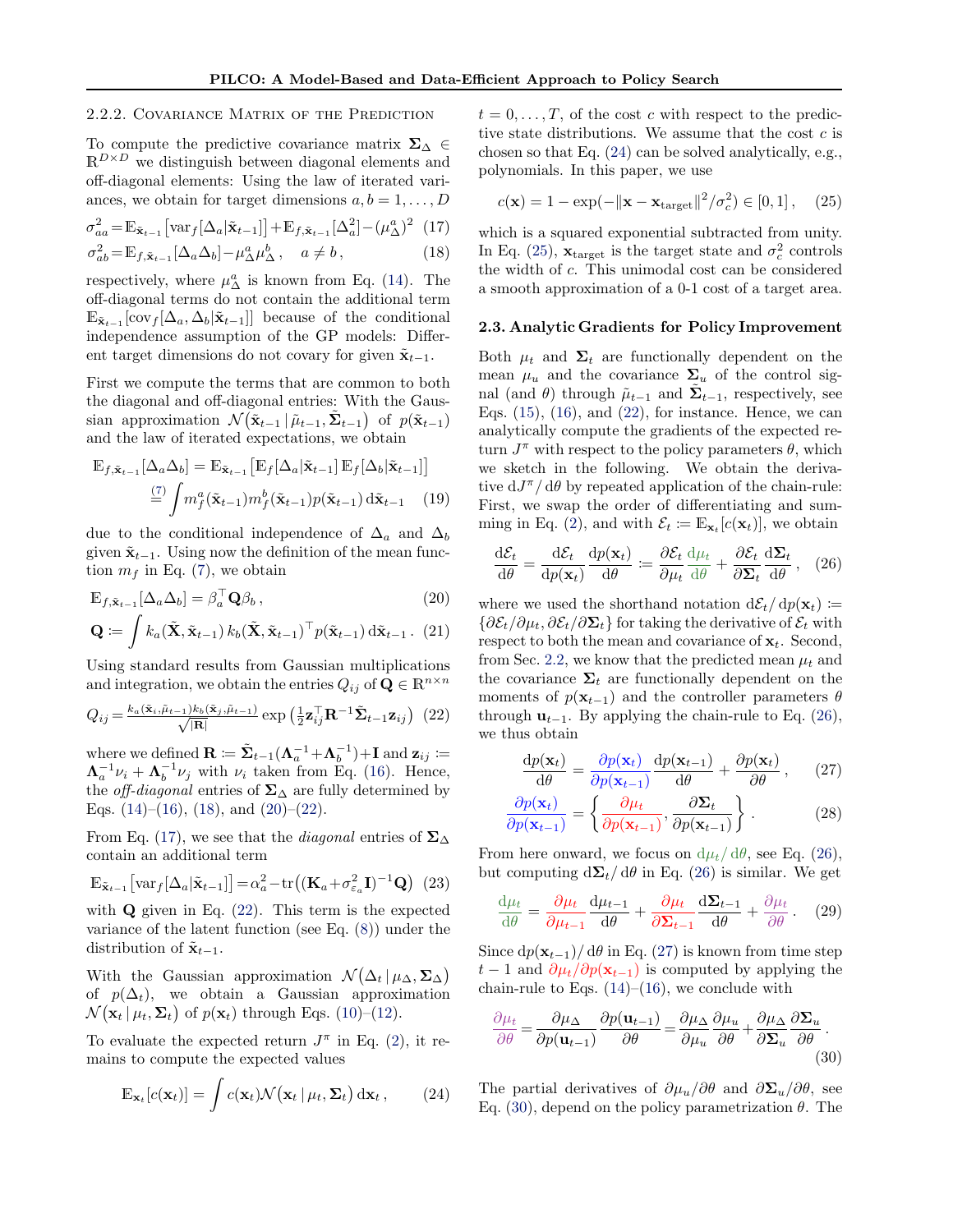Algorithm 1 pilco

- 1: init: Sample controller parameters  $\theta \sim \mathcal{N}(0, I)$ . Apply random control signals and record data.
- 2: repeat
- 3: Learn probabilistic (GP) dynamics model, see Sec. 2.1, using all data.
- 4: Model-based policy search, see Sec. 2.2–2.3.
- 5: repeat
- 6: Approximate inference for policy evaluation, see Sec. 2.2: get  $J^{\pi}(\theta)$ , Eqs. (10)–(12), (24).
- 7: Gradient-based policy improvement, see Sec. 2.3: get  $dJ^{\pi}(\theta)/d\theta$ , Eqs. (26)–(30).
- 8: Update parameters  $\theta$  (e.g., CG or L-BFGS).
- 9: until convergence; return  $\theta^*$
- 10: Set  $\pi^* \leftarrow \pi(\theta^*).$
- 11: Apply  $\pi^*$  to system (single trial/episode) and record data.
- 12: until task learned

individual partial derivatives in Eqs.  $(26)$ – $(30)$  can be computed analytically by repeated application of the chain-rule to Eqs.  $(10)$ – $(12)$ ,  $(14)$ – $(16)$ ,  $(20)$ – $(23)$ , and (26)–(30). We omit further lengthy details and refer to (Deisenroth, 2010) for more information.

Analytic derivatives allow for standard gradient-based non-convex optimization methods, e.g., CG or L-BFGS, which return optimized policy parameters  $\theta^*$ . Analytic gradient computation of  $J^{\pi}$  is much more efficient than estimating policy gradients through sampling: For the latter, the variance in the gradient estimate grows quickly with the number of parameters (Peters & Schaal, 2006).

# 3. Experimental Results

In this section, we report PILCO's success in efficiently learning challenging control tasks, including both standard benchmark problems and high-dimensional control problems. In all cases, pilco learns completely from scratch by following the steps detailed in Alg. 1. The results discussed in the following are typical, i.e., they do neither represent best nor worst cases. Videos and further information will be made available at http://mlg.eng.cam.ac.uk/carl/pilco and at http://cs.uw.edu/homes/marc/pilco.

## 3.1. Cart-Pole Swing-up

PILCO was applied to learning to control a real cartpole system, see Fig. 3. The system consists of a cart with mass  $0.7 \text{ kg running on a track and a freely swing-}$ ing pendulum with mass 0.325 kg attached to the cart. The state of the system is the position of the cart, the

velocity of the cart, the angle of the pendulum, and the angular velocity. A horizontal force  $u \in [-10, 10]$  N could be applied to the cart. The objective was to learn a controller to swing the pendulum up and to balance it in the inverted position in the middle of the track. A linear controller is not capable of doing this (Raiko & Tornio, 2009). The learned statefeedback controller was a nonlinear RBF network, i.e.,

$$
\pi(\mathbf{x}, \theta) = \sum_{i=1}^{n} w_i \phi_i(\mathbf{x}), \qquad (31)
$$

$$
\phi_i(\mathbf{x}) = \exp(-\frac{1}{2}(\mathbf{x} - \mu_i)^{\top} \mathbf{\Lambda}^{-1}(\mathbf{x} - \mu_i)) \qquad (32)
$$

with  $n = 50$  squared exponential basis functions centered at  $\mu_i$ . In our experiment,  $\theta = \{w_i, \Lambda, \mu_i\} \in \mathbb{R}^{305}$ .

PILCO successfully learned a sufficiently good dynamics model and a good controller for this standard benchmark problem fully automatically in only a handful of trials and a total experience of 17.5 s. Snapshots of a 20 s test trajectory are shown in Fig. 3.

#### 3.2. Cart-Double-Pendulum Swing-up

In the following, we show the results for pilco learning a dynamics model and a controller for the cart-doublependulum swing-up. The cart-double pendulum system consists of a cart (mass 0.5 kg) running on a track and a freely swinging two-link pendulum (each link of mass 0.5 kg) attached to it. The state of the system is the position  $x_1$  and the velocity  $\dot{x}_1$  of the cart and the angles  $\theta_2, \theta_3$  and the angular velocities of both attached pendulums. The control signals  $|u| \leq 20 \,\mathrm{N}$ were horizontal forces to the cart. Initially, the system was expected to be in a state  $x_0$  at location x, where both pendulums hung down. The objective was to learn a policy  $\pi^*$  to swing the double pendulum up to the inverted position and to balance it with the cart being at the expected start location  $x$ . A linear controller is not capable of solving the this problem.

A standard control approach to solving the cart-double pendulum task is to design two separate controllers, one for the swing up and one linear controller for the balancing task, see for instance (Zhong  $\&$  Röck, 2001), requiring prior knowledge about the task's solution. Unlike this engineered solution, pilco fully automatically learned a dynamics model and a single nonlinear RBF controller, see Eq.  $(31)$ , with  $n = 200$  and  $\theta \in \mathbb{R}^{1816}$  to jointly solve the swing-up and balancing. For this, Pilco required about 20–30 trials corresponding to an interaction time of about  $60 s - 90 s$ .

### 3.3. Unicycle Riding

We applied PILCO to riding a 5-DoF unicycle in a realistic simulation of the one shown in Fig. 4(a). The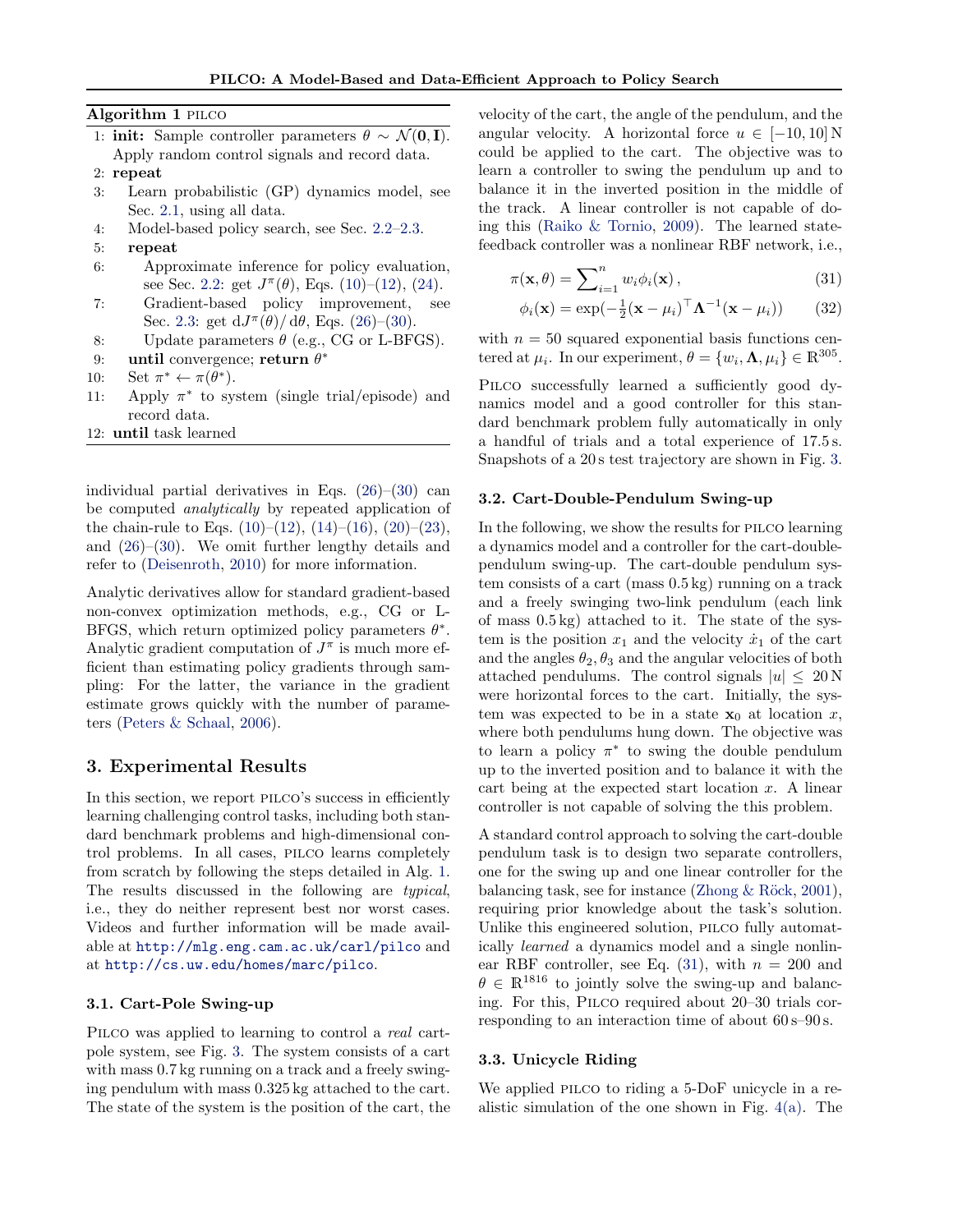

Figure 3. Real cart-pole system. Snapshots of a controlled trajectory of 20 s length after having learned the task. To solve the swing-up plus balancing, pilco required only 17.5 s of interaction with the physical system.



(a) Robotic unicycle.

(b) Histogram (after 1,000 test runs) of the distances of the flywheel from being upright.

Figure 4. Robotic unicycle system and simulation results. The state space is  $\mathbb{R}^{12}$ , the control space  $\mathbb{R}^{2}$ .

unicycle is 0.76 m high and consists of a 1 kg wheel, a 23.5 kg frame, and a 10 kg flywheel mounted perpendicularly to the frame. Two torques could be applied to the unicycle: The first torque  $|u_w| \leq 10$  Nm was applied directly on the wheel and mimics a human rider using pedals. The torque produced longitudinal and tilt accelerations. Lateral stability of the wheel could be maintained by steering the wheel toward the falling direction of the unicycle and by applying a torque  $|u_t| \leq 50$  Nm to the flywheel. The dynamics of the robotic unicycle can be described by 12 coupled firstorder ODEs, see (Forster, 2009).

The goal was to ride the unicycle, i.e., to prevent it from falling. To solve the balancing task, we used a linear controller  $\pi(\mathbf{x}, \theta) = \mathbf{A}\mathbf{x} + \mathbf{b}$  with  $\theta = {\mathbf{A}, \mathbf{b}} \in$  $\mathbb{R}^{28}$ . The covariance  $\Sigma_0$  of the initial state was  $0.25^2$ **I** allowing each angle to be off by about 30◦ (twice the standard deviation).

PILCO differs from conventional controllers in that it learns a single controller for all control dimensions jointly. Thus, PILCO takes the correlation of all control and state dimensions into account during planning and control. Learning separate controllers for each control variable is often unsuccessful (Naveh et al., 1999).

PILCO required about 20 trials (experience of about 30 s) to learn a dynamics model and a controller that keeps the unicycle upright. The interaction time

Table 1. PILCO's data efficiency scales to high dimensions.

|                 | cart-pole          | cart-double-pole      | unicycle              |
|-----------------|--------------------|-----------------------|-----------------------|
| state space     | $\mathbb{R}^4$     | R٥                    | $\mathbb{R}^{12}$     |
| $#$ trials      | $\leq 10$          | $20 - 30$             | $\approx 20$          |
| experience      | $\approx 20 s$     | $\approx 60 s - 90 s$ | $\approx 20 s - 30 s$ |
| parameter space | $\mathbb{R}^{305}$ | $\mathbb{R}^{1816}$   | $\mathbb{R}^{28}$     |

is fairly short since a trial was aborted when the turntable hit the ground, which happened quickly during the five random trials used for initialization. Fig. 4(b) shows empirical results after 1,000 test runs with the learned policy: Differently-colored bars show the distance of the flywheel from a fully upright position. Depending on the initial configuration of the angles, the unicycle had a transient phase of about a second. After 1.2 s, either the unicycle had fallen or the learned controller had managed to balance it very closely to the desired upright position. The success rate was approximately 93%; bringing the unicycle upright from extreme initial configurations was sometimes impossible due to the torque constraints.

### 3.4. Data Efficiency

Tab. 1 summarizes the results presented in this paper: For each task, the dimensionality of the state and parameter spaces is listed together with the required number of trials and the corresponding total interaction time. The table shows that pilco can efficiently find good policies even in high dimensions. The generality of this statement depends on both the complexity of the dynamics model and the controller to be learned.

In the following, we compare PILCO's data efficiency (required interaction time) to other RL methods that learn previously discussed tasks from scratch, i.e., without informative prior knowledge. This excludes methods relying on known dynamics models or expert demonstrations.

Fig. 5 shows the interaction time with the cart-pole system required by pilco and algorithms in the literature that solved this task from scratch (Kimura & Kobayashi, 1999), (Doya, 2000), (Coulom, 2002), (Wawrzynski & Pacut, 2004), (Riedmiller, 2005), (Raiko & Tornio, 2009), (van Hasselt, 2010). Dy-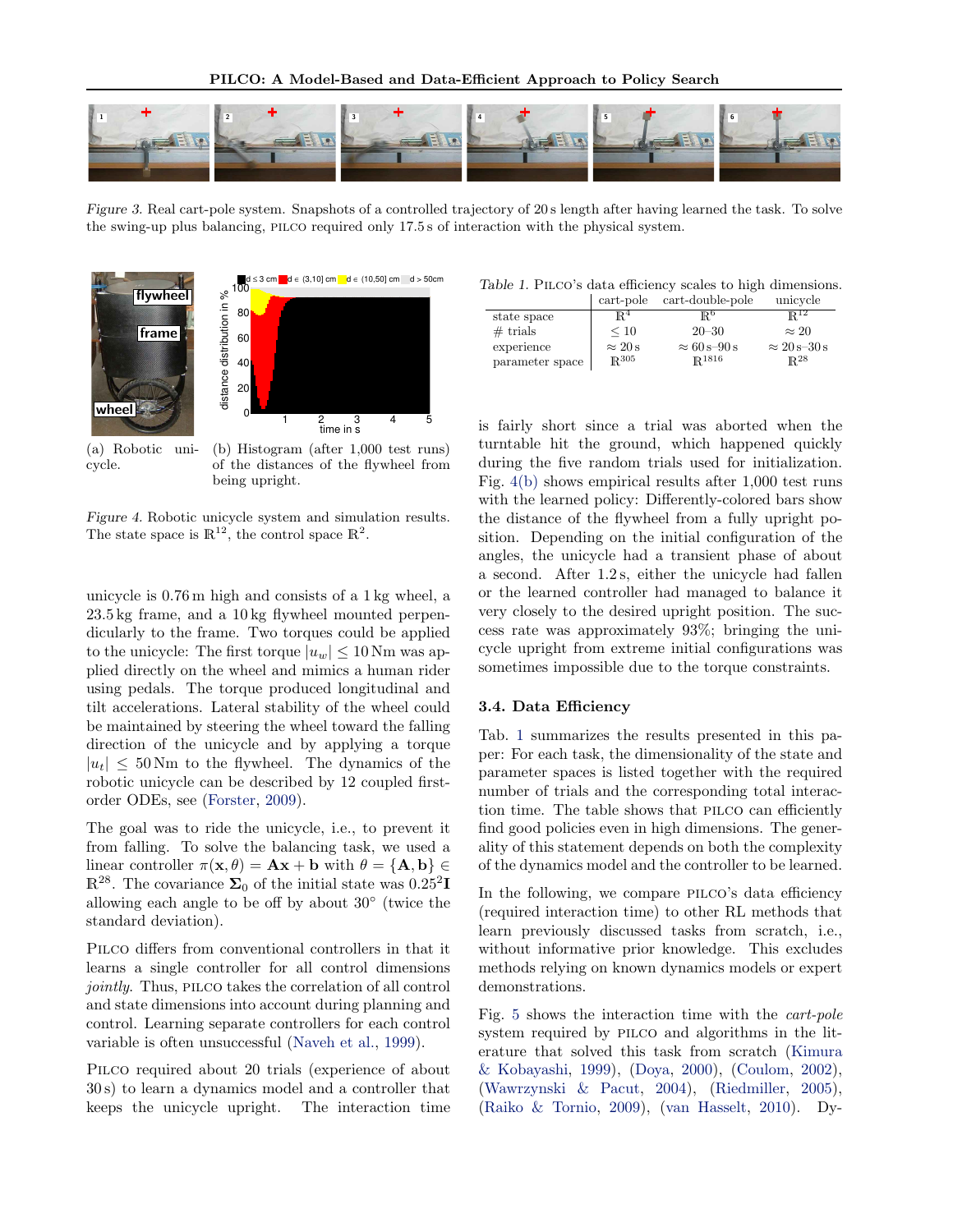

Figure 5. Data efficiency for learning the cart-pole task in the absence of expert knowledge. The horizontal axis chronologically orders the references according to their publication date. The vertical axis shows the required interaction time with the cart-pole system on a log-scale.

namics models were only learned by Doya (2000) and Raiko & Tornio (2009), using RBF networks and multi-layered perceptrons, respectively. Note that both the NFQ algorithm by Riedmiller (2005) and the (C)ACLA algorithms by van Hasselt (2010) were applied to balancing the pole without swing up. In all cases without state-space discretization, cost functions similar to ours were used. Fig. 5 demonstrates PILCO's data efficiency since pilco outperforms any other algorithm by at least one order of magnitude.

We cannot present comparisons for the *cart-double* pendulum swing up or unicycle riding: To the best of our knowledge, fully autonomous learning has not yet succeeded in learning these tasks from scratch.

# 4. Discussion and Conclusion

Trial-and-error learning leads to some limitations in the discovered policy: Pilco is not an optimal control method; it merely finds a solution for the task. There are no guarantees of global optimality: Since the optimization problem for learning the policy parameters is not convex, the discovered solution is invariably only locally optimal. It is also conditional on the experience the learning system was exposed to. In particular, the learned dynamics models are only confident in areas of the state space previously observed.

Pilco exploits analytic gradients of an approximation to the expected return  $J^{\pi}$  for indirect policy search. Obtaining nonzero gradients depends on two factors: the state distributions  $p(\mathbf{x}_1), \ldots, p(\mathbf{x}_T)$  along a predicted trajectory and the width  $\sigma_c$  of the immediate  $\cot$  in Eq. (25). If the cost is very peaked, say, a 0-1 cost with 0 being exactly in the target and 1 otherwise, and the dynamics model is poor, i.e., the distributions  $p(\mathbf{x}_1), \ldots, p(\mathbf{x}_T)$  nowhere cover the target region (implicitly defined through  $\sigma_c$ ), PILCO obtains gradients with value zero and gets stuck in a local optimum.

Although pilco is relatively robust against the choice of the width  $\sigma_c$  of the cost in Eq. (25), there is no guarantee that pilco always learns with a 0-1 cost. However, we have evidence that PILCO can learn with this cost, e.g., pilco could solve the cart-pole task with a cost width  $\sigma_c$  to 10<sup>-6</sup> m. Hence, PILCO's unprecedented data efficiency cannot solely be attributed to any kind of reward shaping.

One of pilco's key benefits is the reduction of model bias by explicitly incorporating model uncertainty into planning and control. Pilco, however, does not take temporal correlation into account. Instead, model uncertainty is treated similarly to uncorrelated noise. This can result in an under-estimation of model uncertainty (Schneider, 1997). On the other hand, the moment-matching approximation used for approximate inference is typically a conservative approximation. Simulation results suggest that the predictive distributions  $p(\mathbf{x}_1), \ldots, p(\mathbf{x}_T)$  used for policy evaluation are usually not overconfident.

The probabilistic dynamics model was crucial to pilco's learning success: We also applied the pilcoframework with a deterministic dynamics model to a simulated cart-pole swing-up. For a fair comparison, we used the posterior mean function of a GP, i.e., only the model uncertainty was discarded. Learning from scratch with this deterministic model was unsuccessful because of the missing representation of model uncertainty: Since the initial training set for the dynamics model did not contain states close to the target state, the predictive model was overconfident during planning (see Fig. 1, center). When predictions left the regions close to the training set, the model's extrapolation eventually fell back to the uninformative prior mean function (with zero variance) yielding essentially useless predictions.

We introduced PILCO, a practical model-based policy search method using analytic gradients for policy improvement. Pilco advances state-of-the-art RL methods in terms of learning speed by at least an order of magnitude. Key to pilco's success is a principled way of reducing model bias in model learning, long-term planning, and policy learning. Pilco does not rely on expert knowledge, such as demonstrations or taskspecific prior knowledge. Nevertheless, PILCO allows for unprecedented data-efficient learning from scratch in continuous state and control domains. Demo code will be made publicly available at http://mloss.org.

The results in this paper suggest using probabilistic dynamics models for planning and policy learning to account for model uncertainties in the small-sample case—even if the underlying system is deterministic.